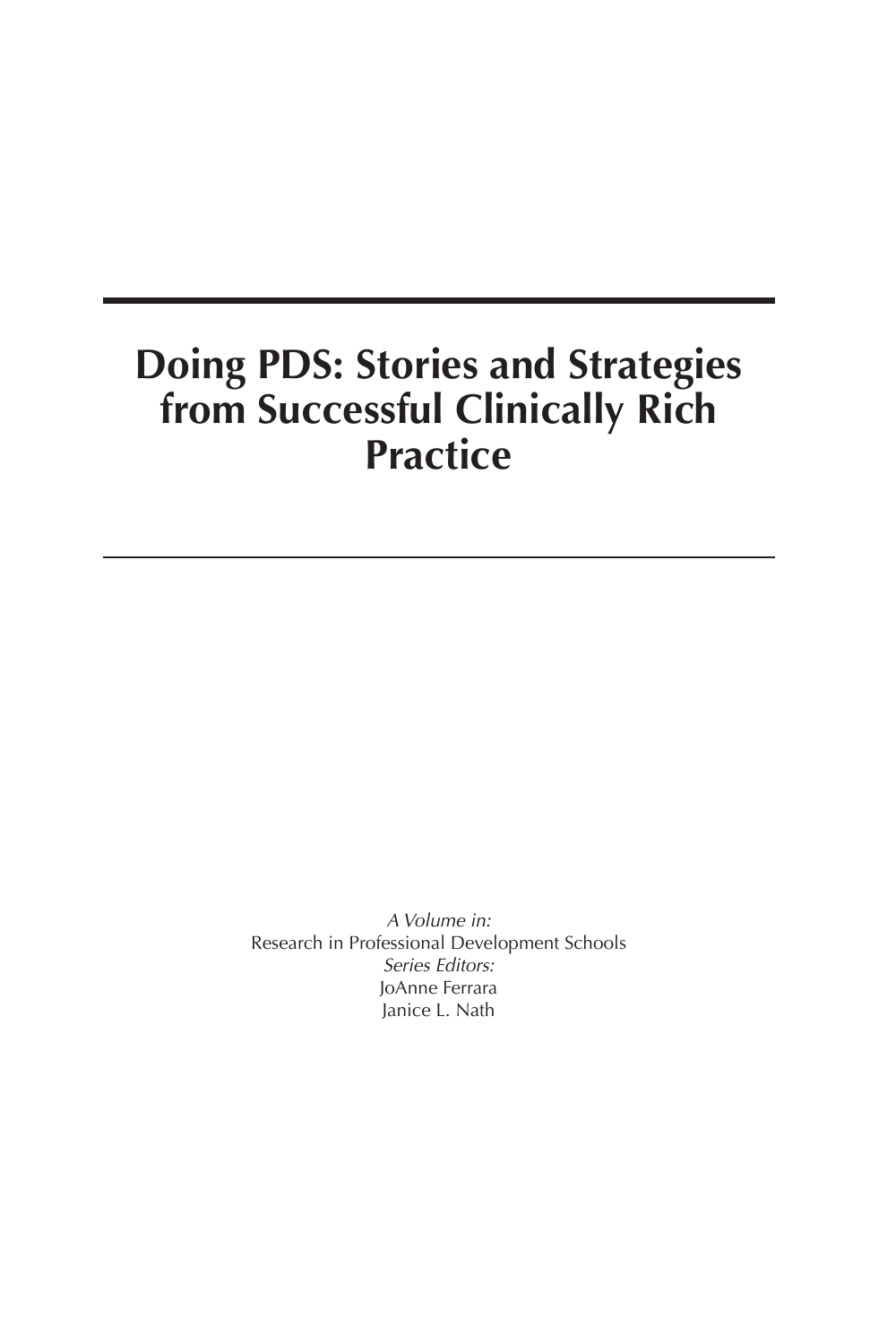## **Research in Professional Development Schools**

Series Editors: JoAnne Ferrara Manhattanville College

Janice L. Nath University of Houston

Expanding Opportunities to Link Research and Clinical Practice: A Volume in Research in Professional Development Schools (2017) JoAnne Ferrara, Janice L. Nath, Irma N. Guadarrama, and Ronald Beebe

Creating Visions for University- School Partnerships (2014) JoAnne Ferrara, Janice L. Nath, and Irma N. Guadarrama

University and School Connections: Research Studies in Professional Development Schools (2008) Irma N. Guadarrama, John Ramsey, and Janice L. Nath

Advances in Community Thought and Research (2005) Irma N. Guadarrama, John Ramsey, and Janice L. Nath

Forging Alliances in Community and Thought (2002) Irma N. Guadarrama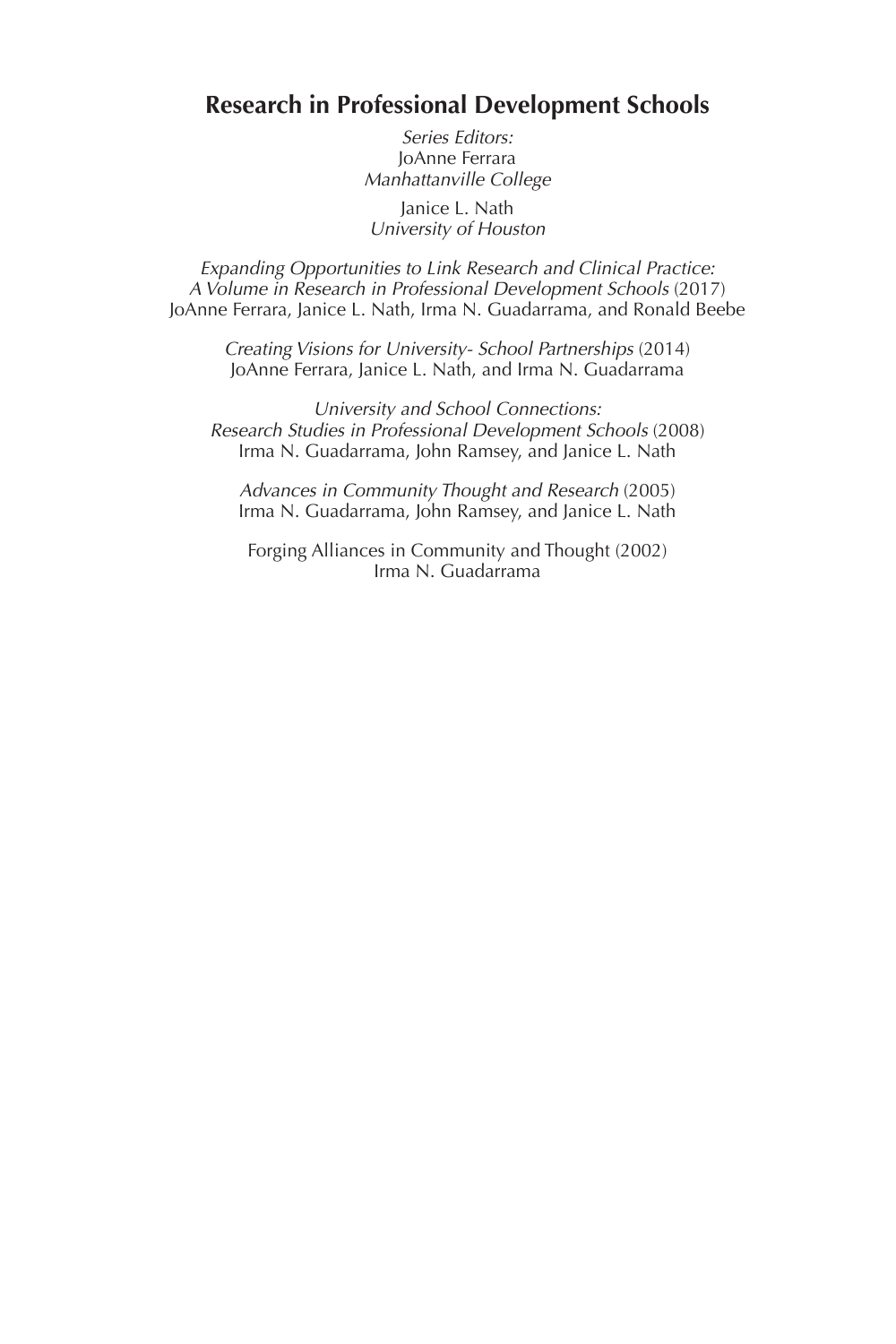# **Doing PDS: Stories and Strategies from Successful Clinically Rich Practice**

**Edited by Keli Garas-York Pixita del Prado Hill Leslie K. Day Kim Truesdell Susan Keller-Mathers**



**INFORMATION AGE PUBLISHING, INC. Charlotte, NC • www.infoagepub.com**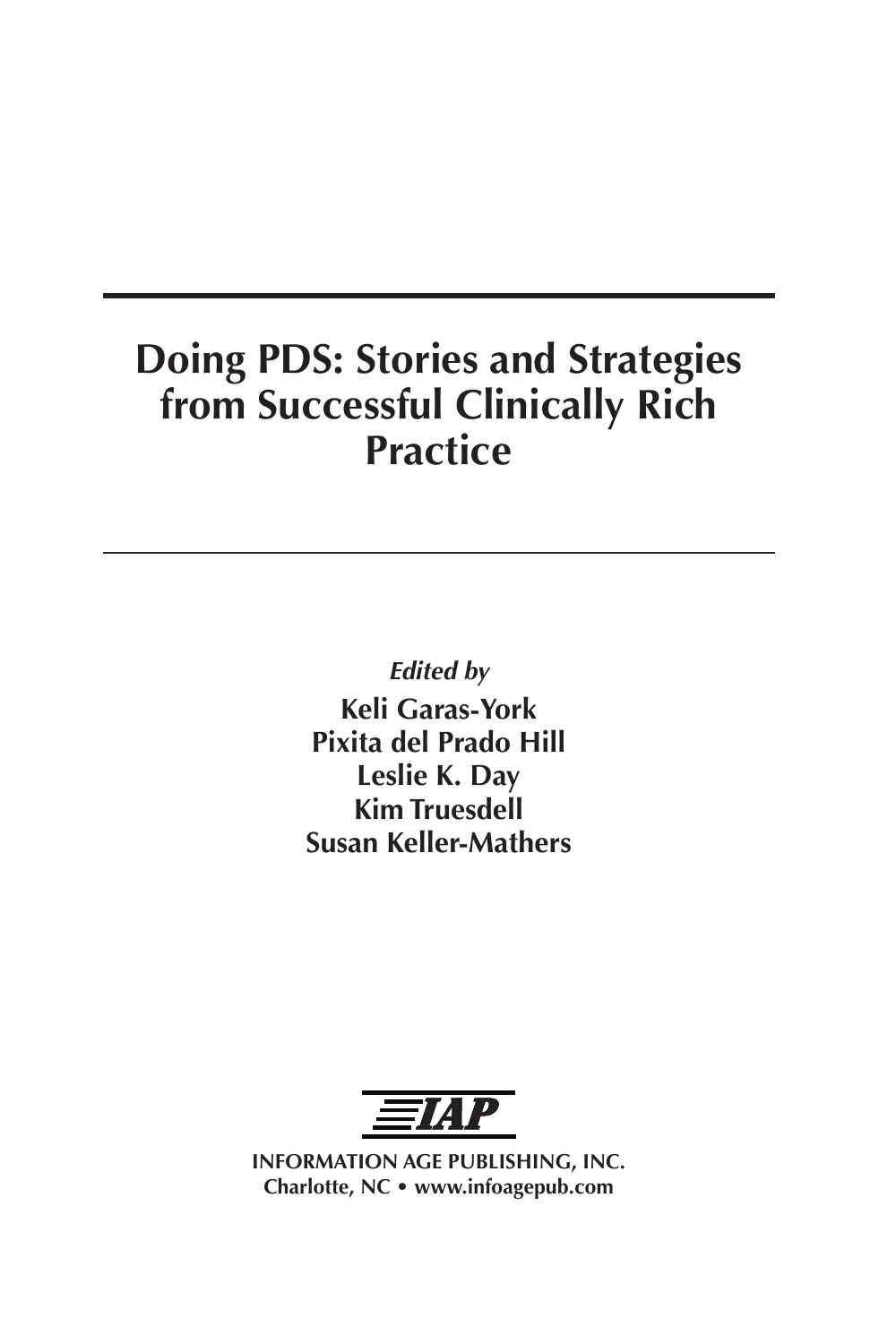Library of Congress Cataloging-in-Publication Data

The CIP data for this book can be found on the Library of Congress website (loc.gov).

Paperback: 978-1-64113-088-2 Hardcover: 978-1-64113-089-9 eBook: 978-1-64113-090-5

Copyright © 2018 Information Age Publishing Inc.

All rights reserved. No part of this publication may be reproduced, stored in a retrieval system, or transmitted, in any form or by any means, electronic, mechanical, photocopying, microfilming, recording or otherwise, without written permission from the publisher.

Printed in the United States of America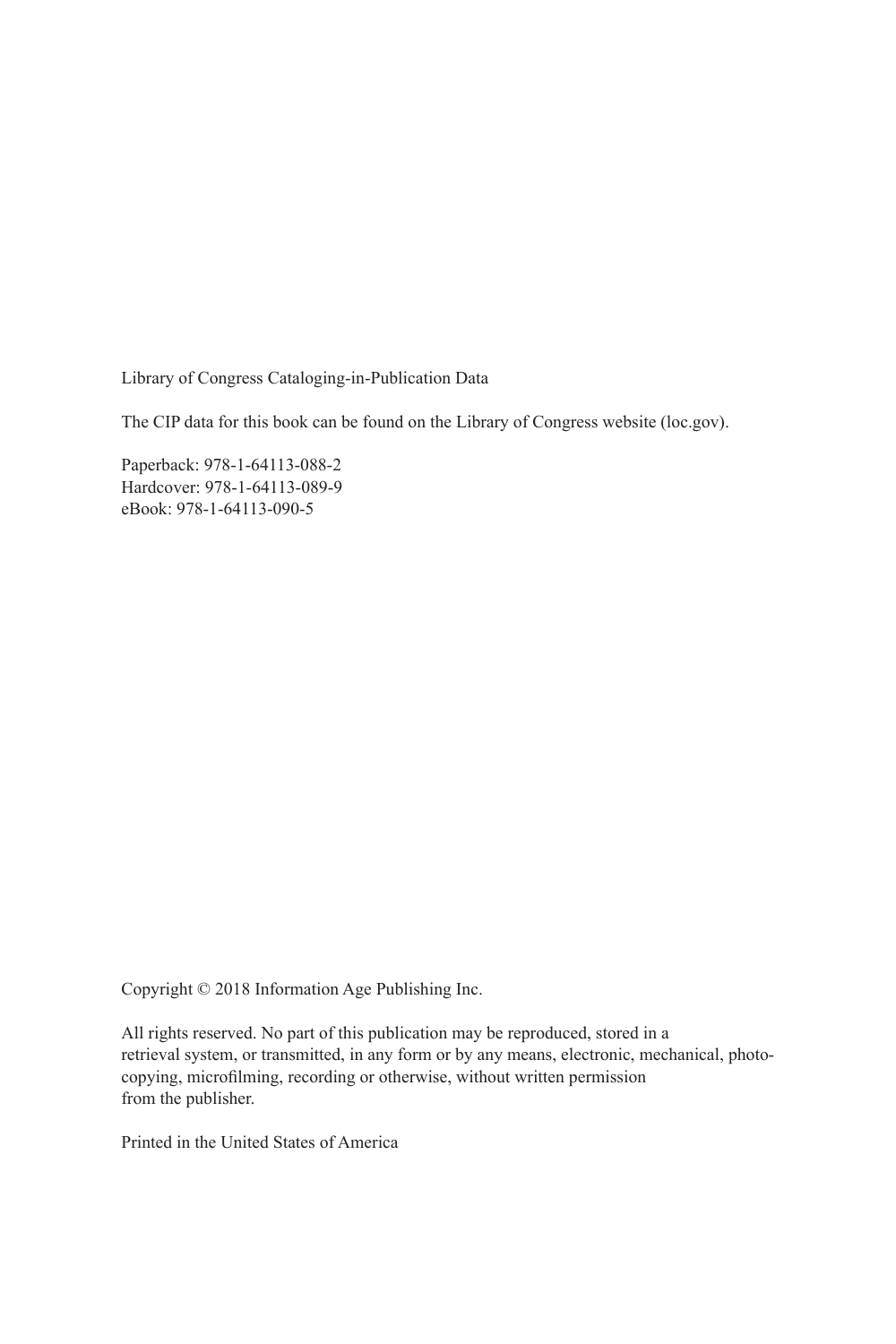# **CONTENTS**

|    | JoAnne Ferrara and Janice L. Nath                                                              |
|----|------------------------------------------------------------------------------------------------|
|    | Wendy A. Paterson                                                                              |
| 1. | <b>Professional Development Schools: Innovative Practices for 21st</b><br>Leslie K. Day        |
| 2. | <b>Professional Development School Partnerships as Creative</b><br><b>Susan Keller-Mathers</b> |

### PART 1A

## **RESPONDING TO SCHOOL NEED BY PUTTING TEACHER CANDIDATES IN A NEW ROLE: FOCUS ON THE CHILD**

- **3. PDS and Developing Literacy Strategy Instruction with Literacy Specialist Candidates and Elementary School Teachers..... 27** *Keli Garas-York*
- **4. Raising the Bar for the ELA Field Experience: Teacher Candidates Partnering With Teachers in the RTI Instructional Program ................................................................................................... 33** *Maria A. Ceprano*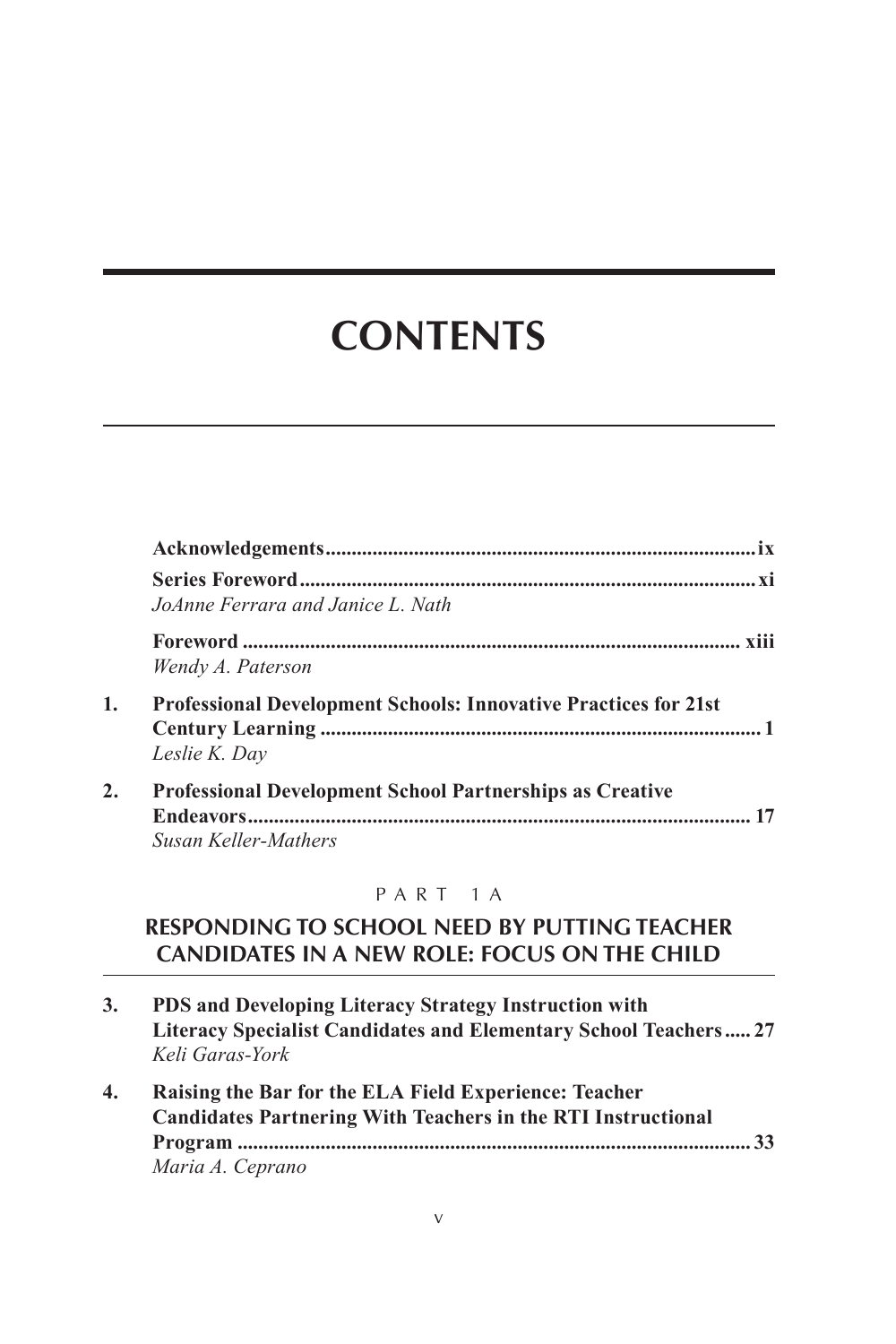## SECTION 1B

## **RESPONDING TO SCHOOL NEED BY PUTTING TEACHER CANDIDATES IN A NEW ROLE: FOCUS ON FAMILIES**

| 5. |                                                                |  |
|----|----------------------------------------------------------------|--|
|    | Christine L. Tredo                                             |  |
| 6. | <b>Preparing Special Education Teacher Candidates: Meeting</b> |  |
|    |                                                                |  |
|    | Angela L. Patti                                                |  |

### SECTION 2

## **MOVING BEYOND TRADITIONAL SPACES**

| 7.  | The Book Club Recipe: Impacting Urban Literacy                               |  |
|-----|------------------------------------------------------------------------------|--|
|     | Sherri Weber and Laura Thomson                                               |  |
| 8.  | Kim Truesdell                                                                |  |
| 9.  | Laura Klenk                                                                  |  |
| 10. | <b>PDS</b> in Exceptional Education Teacher Prep Programs:<br>Kathy R. Doody |  |

### PART 4

## **MOVING INTO VIRTUAL SPACES**

| 11. | <b>Mediated Observations in a PDS School Using Distance</b><br>Kim Truesdell  |    |
|-----|-------------------------------------------------------------------------------|----|
| 12. | Toward a Reimagined PDS (Cyber)Space for Literacy Learning<br>Jevon D. Hunter | 95 |

### PART<sub>5</sub>

## **MOVING INTO NEW GEOGRAPHIC SPACES**

| 13. | Low Cost/High Impact Path to Intercultural Competency              |
|-----|--------------------------------------------------------------------|
|     | <b>Through International Professional Development Schools  103</b> |
|     | Nancy Chicola                                                      |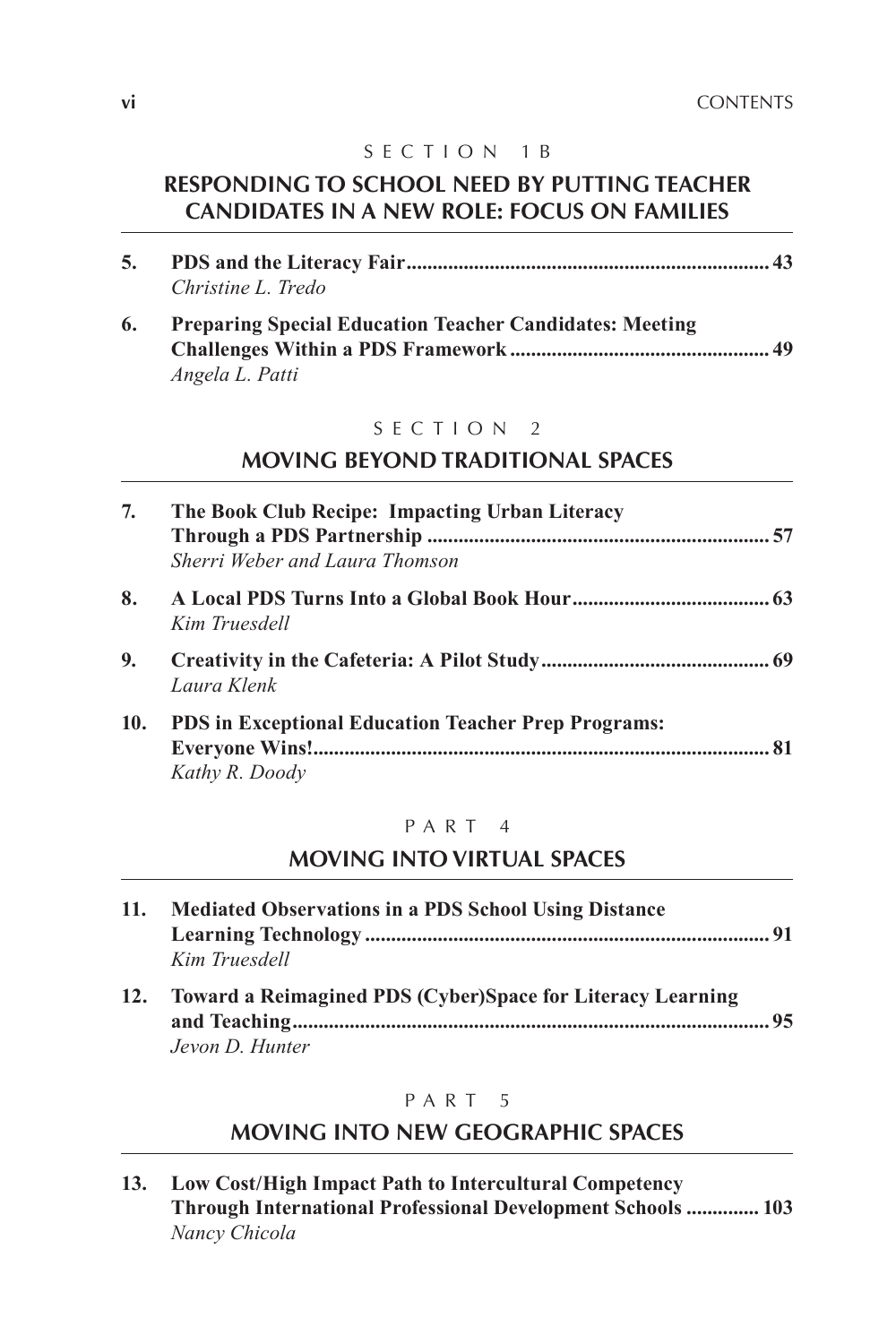#### Contents **vii**

| 14. | Low Cost/High Impact Path to Intercultural Competency: The |
|-----|------------------------------------------------------------|
|     | Hibajene Monga Shandomo                                    |
| 15. | Low Cost/High Impact Path to Intercultural Competency: The |
|     | Angela L. Patti and Pixita del Prado Hill                  |
| 16. | Club HoLA: When Teacher Candidates Become Language         |

*Pixita del Prado Hill*

## PART 6

## **MAKING PDS WORK FOR ALL: LEADERSHIP DEVELOPMENT**

| 17. | <b>Teacher Candidates' Roles in Professional</b><br>Leslie K. Day                           |
|-----|---------------------------------------------------------------------------------------------|
| 18. | Thomas M. McCully                                                                           |
| 19. | PDS and Faculty Collaboration Helped Two Professors Go<br>Kim Truesdell and Ellen Friedland |
|     | Dianne S. McCarthy and Elizabeth Eden                                                       |
| 21. | Creative Teaching, Scholarship, and Service Through PDS  159<br>Pixita del Prado Hill       |
| 22. | Pixita del Prado Hill and Leslie K. Day                                                     |
|     |                                                                                             |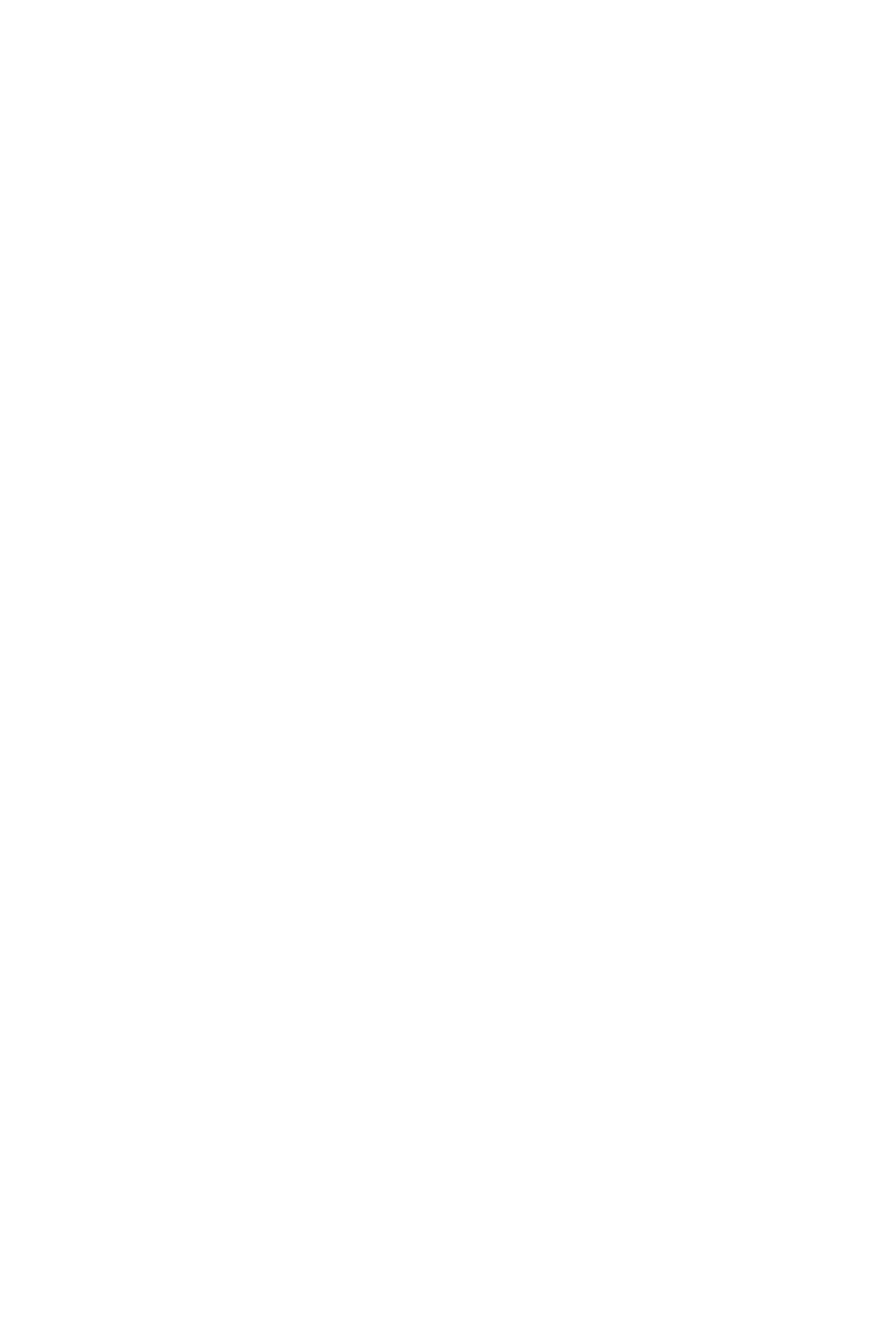# **ACKNOWLEDGEMENTS**

First and foremost, we must acknowledge Leslie K. Day who was the driving force behind the SUNY Buffalo State Professional Development Schools consortium from the onset and for many years. Leslie fostered relationships with school administrators, teachers, faculty members, and teacher candidates to grow PDS. Her organizational skills, leadership abilities, and dedication to educating teacher candidates and students were inspiring. We are all the benefactors of her tireless efforts to build the Buffalo State Professional Development School consortium.

We appreciate all the support over the years from leaders at SUNY Buffalo State, the School of Education, and the Department of Elementary Education and Reading. The moral and financial support from campus leaders has helped cultivate and sustain the PDS consortium.

Finally, we thank our school and community partners. The partners highlighted throughout the book are:

- Buffalo charter schools
	- Charter School for Applied Technologies
	- Enterprise Charter School
	- King Center Charter School
- Buffalo Public Schools

○ Campus West

Copyright © 2018 by Information Age Publishing All rights of reproduction in any form reserved. **ix**

*Doing PDS: Stories and Strategies from Successful Clinically Rich Practice,*  pages ix–x.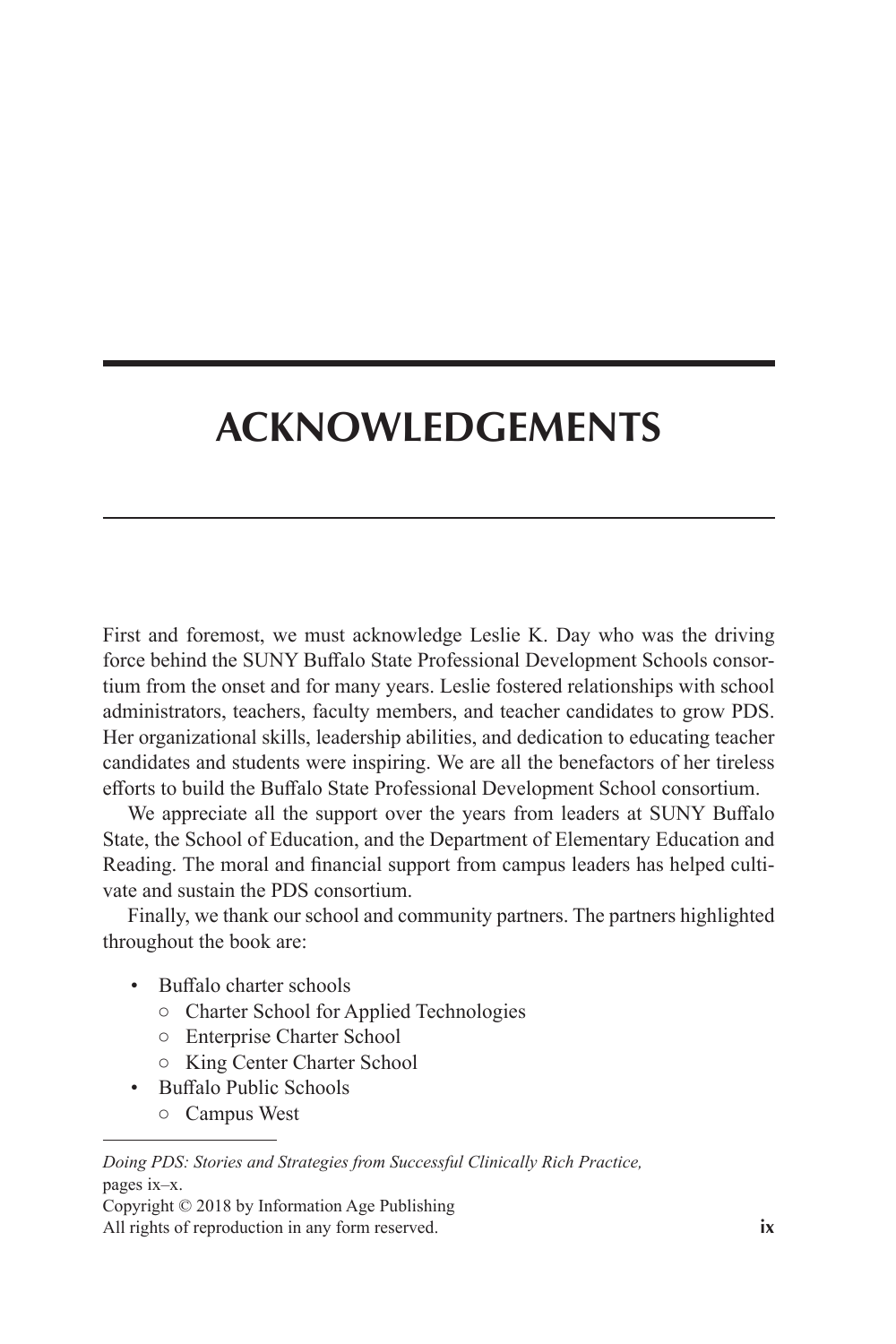### **x** • ACKNOWLEDGEMENTS

- Herman Badillo Bilingual Academy
- Pfc. William J. Grabiarz School of Excellence
- Community agencies/businesses in Buffalo, NY
	- Gerard Place
	- WASH (Westside Arts Strategy Happenings)
	- Wegmans Store
- International partners
	- Libala Basic School in Lusaka, Zambia
	- Benjamín Vicuña Mackenna Escuela 25 in Santiago, Chile
	- Universidad Mayor in Santiago, Chile
- Maryvale Schools in Cheektowaga, NY
- Niagara County Community College in Sanborn, NY
- Niagara Falls School District in Niagara Falls, NY
- St. Gregory the Great School in Williamsville, NY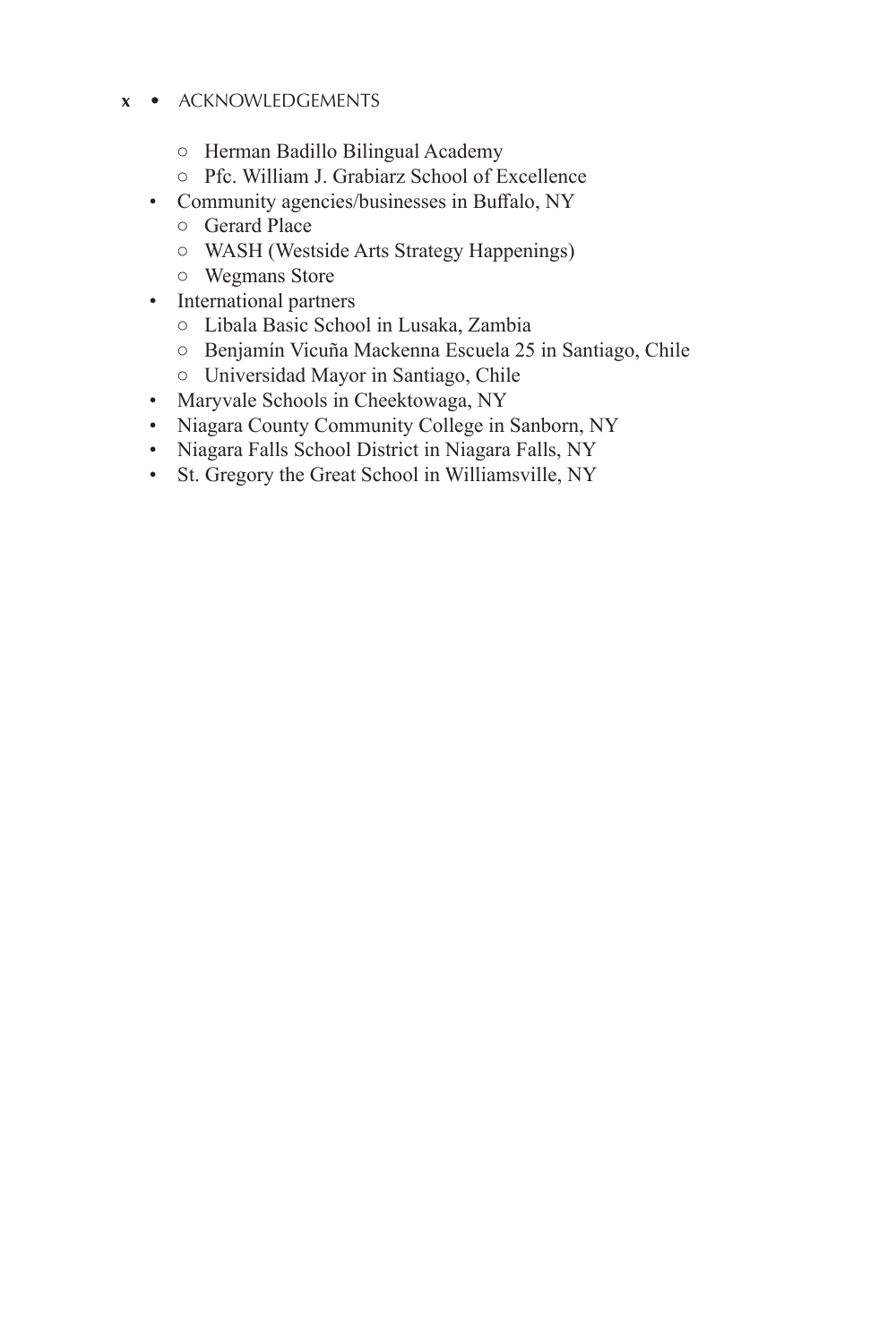## **SERIES FOREWORD**

**JoAnne Ferrara and Janice L. Nath**

It seems in education as if we often are in a state of not knowing how to "fix our schools"—though not for lack of desire but for not knowing what works. However, there has been one model that has provided a beacon for full-school transformation for quite a number of years now—the Professional Development School (PDS) model. This model provides growth for *all* stakeholders in the schools, including the school's students, teachers, and administrators and the university partners and preservice teachers—all learning from each other in clinical settings. Since 2002, the series subtitled *A Volume in Research in Professional Development Schools* by Information Age Publications has sought to share studies which unveil the numerous facets of work done in this type of environment. Some of the research has been qualitative and some quantitative, but the overall picture of these school/university partnerships is one that demonstrates that when everyone works towards the same goal of student learning, we can fix much of what is problematic in our schools.

*Doing PDS* is a unique addition to this series in that SUNY Buffalo State can speak to a long history of work in PDS partnerships over the past 20 years. In addition, the chapters range in content, most often in case study formats, from perspectives of many members of their teams throughout the decades of their collaboration with community schools. This volume fulfills the purpose of sharing with the education community the uncommon ways educators have envisioned

*Doing PDS: Stories and Strategies from Successful Clinically Rich Practice,*  pages xi–xii.

Copyright © 2018 by Information Age Publishing All rights of reproduction in any form reserved. **xi**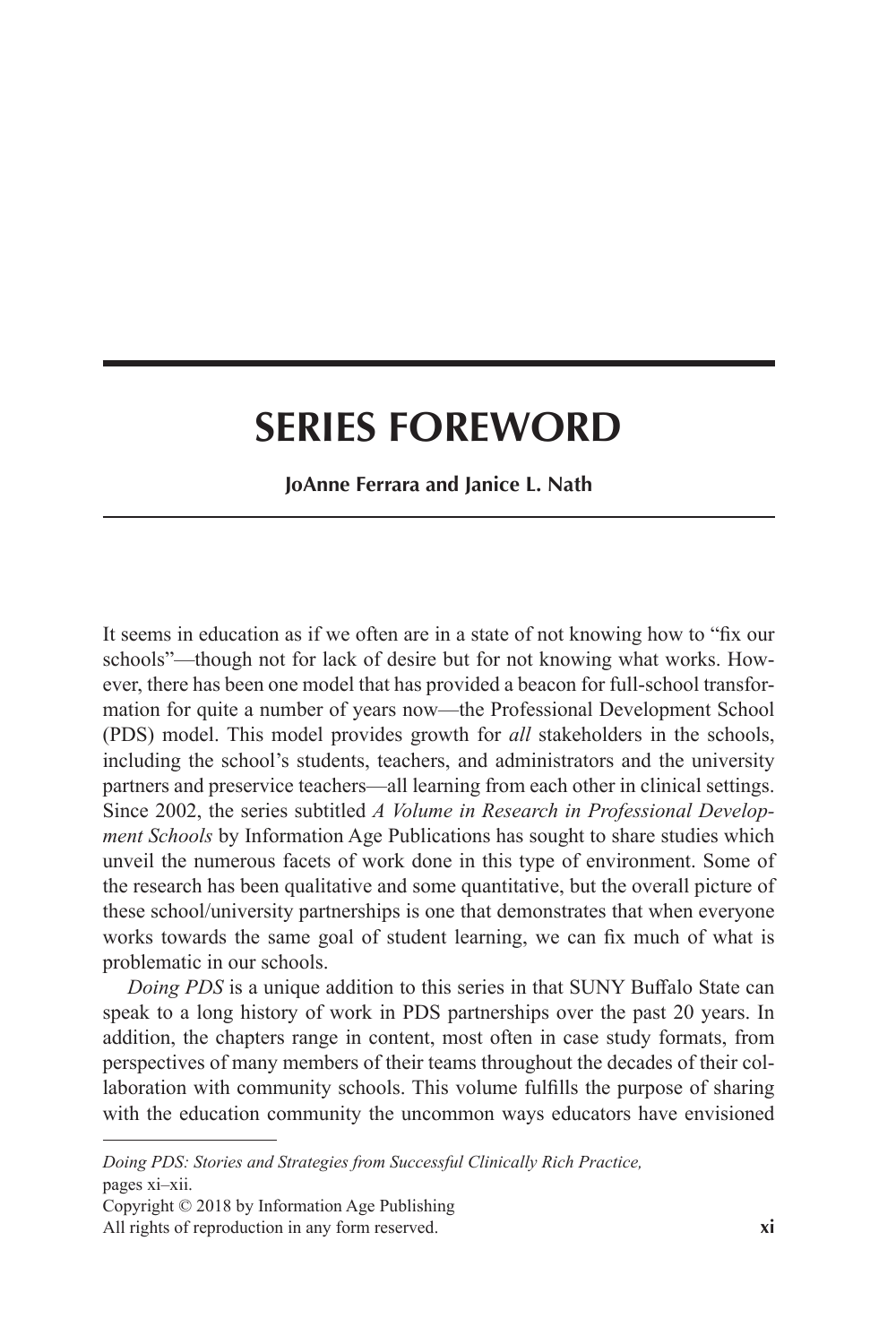and reported solutions for the difficult work of change. We invite not only the educational community to take note of these problems and solution gained, but those outside education who are also seeking what does work in schooling.

For these reasons, we are extremely happy to welcome the editors and authors of *How to Do PDS: Stories and Strategies from Successful Clinically Rich Practice Moving into New Spaces to Respond to Current Educational Challenges* to a new *Volume in Research in Professional Development Schools*.

*Janice & JoAnne*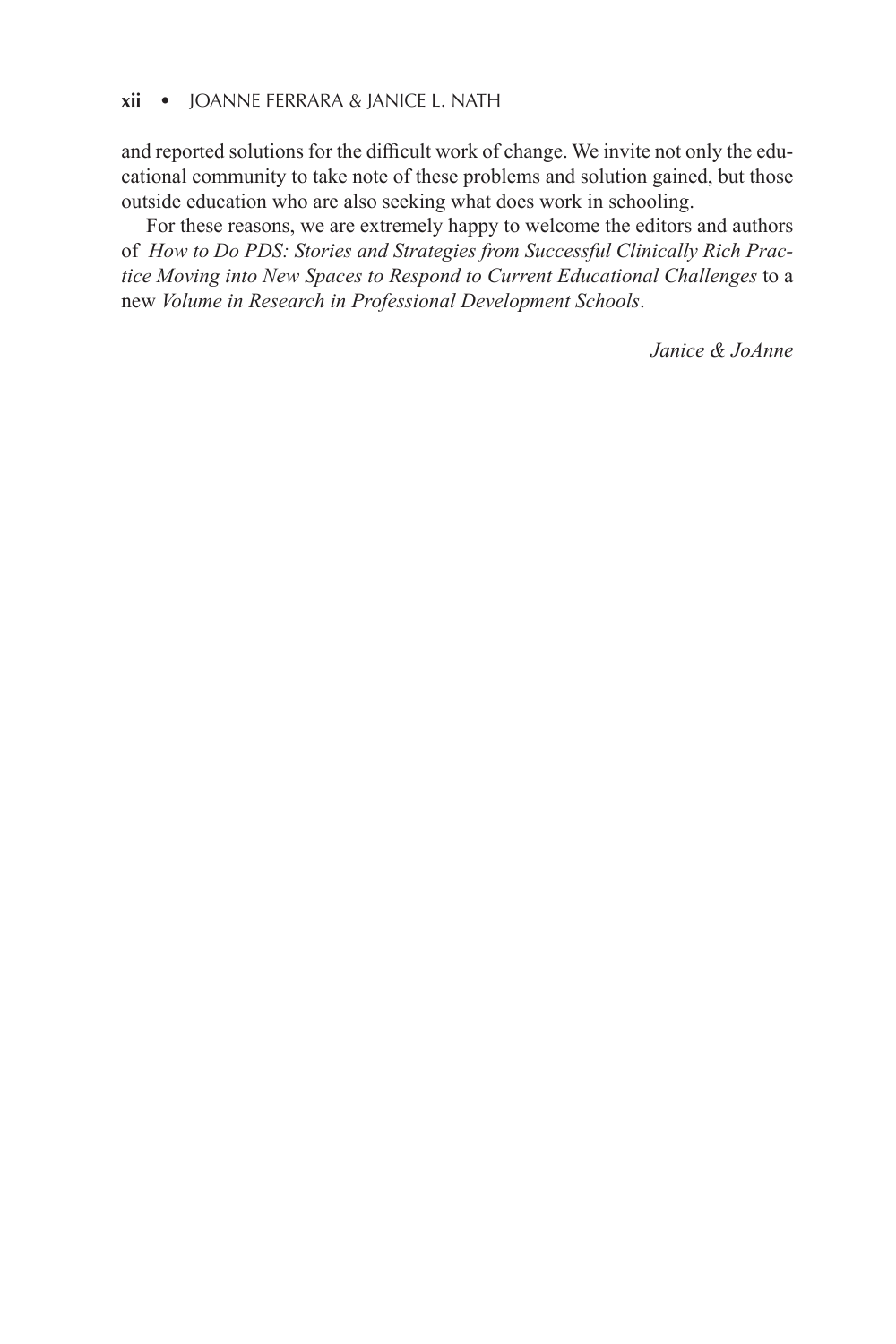# **FOREWORD**

**Wendy A. Paterson**

Schools aren't as good as they used to be. Then again, they never were.

You will see this quote attributed to humorist Will Rogers who actually drawled, "The schools ain't what they used to be and never was." Seems to be a good summary of the many schemes of school and teacher improvement enacted by well-intentioned reformers in the history of public schooling in the United States. Indeed, in the history of U.S. public schools there has been as many school reform efforts as clever ways to repackage the age-old problems of pervasive inequities in our society. In her book *Democratic Education*, Amy Gutmann sums up the chaos of voices touting educational reform thus, "Conventional political approaches often give us the wrong guidance" (1999, p. 8). Given that trends in teacher education are intimately connected with political, economic, and philosophical forces holding sway at various periods of our history from the earliest colonial dame schools to the current fashion of technologically enhanced "new schools," can we dare to espouse any one model for preparing teachers that transcends time, politics, and fashion?

Before we suggest that our model is superior to any other, there are some truths we can accept in preparing teachers that I have found to stand the test of time and place:

*Doing PDS: Stories and Strategies from Successful Clinically Rich Practice,*  pages xiii–xxi.

Copyright © 2018 by Information Age Publishing All rights of reproduction in any form reserved. **xiii**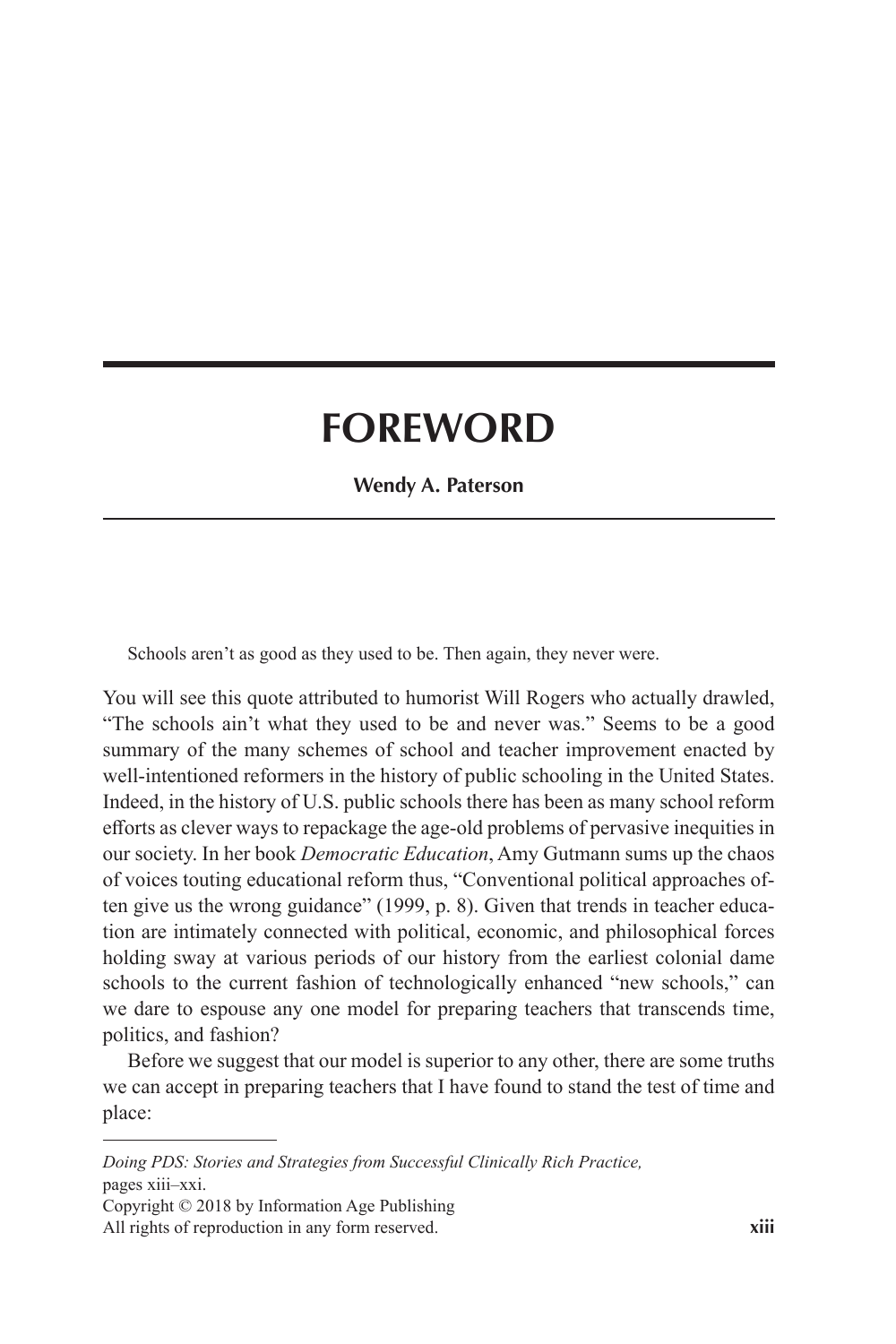#### **xiv** • WENDY A. PATERSON

- An essential of good teaching is that learners learn.
- We teach children and young people, not classes.
- The skilled teacher must accept a mandate to be forever changing and adapting.
- Successful teacher preparation requires *education*, not merely training.
- The best laboratory for teacher preparation is the P-12 classroom.
- Education is a process not a product.
- Results matter. The simple test of one's teaching is to determine if a technique, lesson or situation helps learners learn. If it does, do more of it! If not, stop doing it.
- Good teachers can be products of good programs. Great teachers are born from the interaction of person, practice, and place.
- Teaching is not a solo act. Collaboration, teamwork, cooperation, coaching, and mentoring are components of excellence in practice.
- Schools do not exist outside of the social forces that surround them, pervade them, and influence them. Learning is a social act. So is teaching.

With these observations in mind, this book is compiled from the experiences of seasoned teacher education professionals who were instrumental in defining how to incorporate these 10 enduring truths into clinically rich educator preparation through Professional Development School (PDS) programs. In relating their own experiences, they offer pathways of practice that will help any program develop professionals whose commitment to advancing learning for all children and youth is forged in the crucible of the P-12 classroom.

In recent years the standardization of public schooling has been echoed in standardization for teacher education. While patterned frameworks and measurable standards help us to develop similar programs that yield similar results across a diversity of colleges and regions, they deliberately avoid any focus on forces that help the individual grow into his or her role from neophyte to professional. The very nature of standards-based practice is to *minimize* variation among large populations, not to embrace individual differences. Proponents of standardization believe that minimizing variance in practice promotes equity of results while "controlling" the effects of diversity, distinctiveness, and individuality.

By contrast, the Professional Development School model first suggested by the Holmes partnerships in the early 1990s, suggests that by educating teachers in authentic settings (real schools) and partnering colleges of teacher education with a full range of education professionals, teacher candidates will learn the competencies of teaching best by observing master teachers; participating in real classroom situations; reflecting on their own many enactments of teaching strategies learned; and interacting with parents, community agencies, and other schoolrelated groups that are typical "players" in all forms of schooling. In other words, it is through what is now fashionably called "clinical practice" that teachers learn the *craft* of teaching while developing their own artistry of practice that will be to-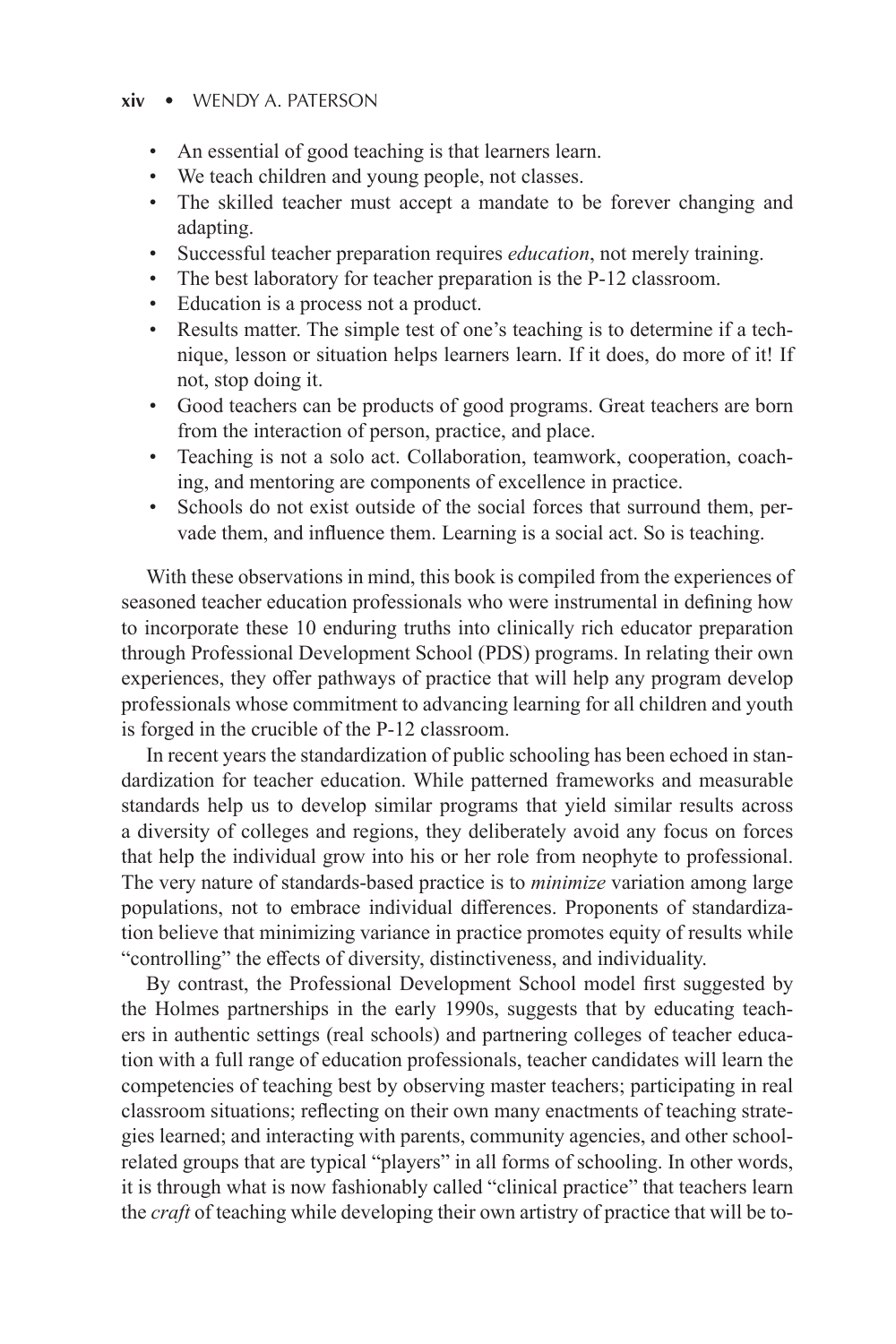tally unique to each teacher. This book clearly presents that lessons learned from 20 years of development for Buffalo State's Professional Development School consortium. With college-level faculty guiding their teacher candidates to "grow into" their practice by exposing them to real children in real classrooms whose real teachers both thrive and fail every day in a diversity of settings, the "teachercraftsman" and "teacher-artist" emerges.

In addition to its demonstrable impact on the growth and nurturing of teacher candidates, the consortial nature of the PDS as a group benefits the college and its school partners in ways that could never be felt by either without the other. PDS collaboration continually suggests new directions, offers innovation, encourages creativity, supports and impels the partners to do impactful research, and moves the entire profession of teaching to transcend school building and district borders. Silos are broken. Competition is for the benefit of all. Collaboration and coaching are essentials rather than add-ons.

In Chapter 1, PDS co-director Leslie K. Day reviews the development of the Buffalo State PDS program from its infancy with fewer than five schools, to its maturity with more than 45; from two professors with a "good idea" to a universal method embraced by all faculty teaching methods courses. Day is an energetic, creative, and dynamic force whose innovative ideas, hard work, and sheer presence made Buffalo State's PDS consortium a distinctive program for which we have received multiple state and national awards.

Beyond the nuts and bolts of "how to do" a PDS, in "Professional Development School Partnerships As Creative Endeavors*,*" Susan Keller-Mathers discusses how the PDS relationship itself creates a climate for creative work that engages both the school and the college partner together to respond to change, improve practice, support innovation, and act as one profession that benefits from many minds as well as many hands.

"PDS and Developing Literacy Strategy Instruction With Literacy Specialist Candidates and Elementary School Teachers" puts the focus on impact as Keli Garas-York presents her PDS graduate program for literacy specialists, employing a PDS to host a summer literacy clinic to assess and serve the literacy needs of children referred to the program by various school districts. In addition to gaining experience and expertise in diagnostic and prescriptive instruction for children and adolescents, the literacy specialist candidates practice their professional skills as literacy coaches working in tandem with the host schools' teachers.

Because Buffalo State is located directly in the center of metropolitan Buffalo, our access to urban high-needs schools is extraordinary. Whether these schools are public, private, or charter, experiencing teaching in an urban setting provides particular benefits for our teacher candidates. In "Raising the Bar for the ELA Field Experience: Teacher Candidates Partnering With Teachers in the RTI Instructional Program*,*" Maria Ceprano reviews her many years of PDS work in a charter school in downtown Buffalo. She traces how the collaboration with Buffalo State's PDS program changed the school's methods of teaching literacy and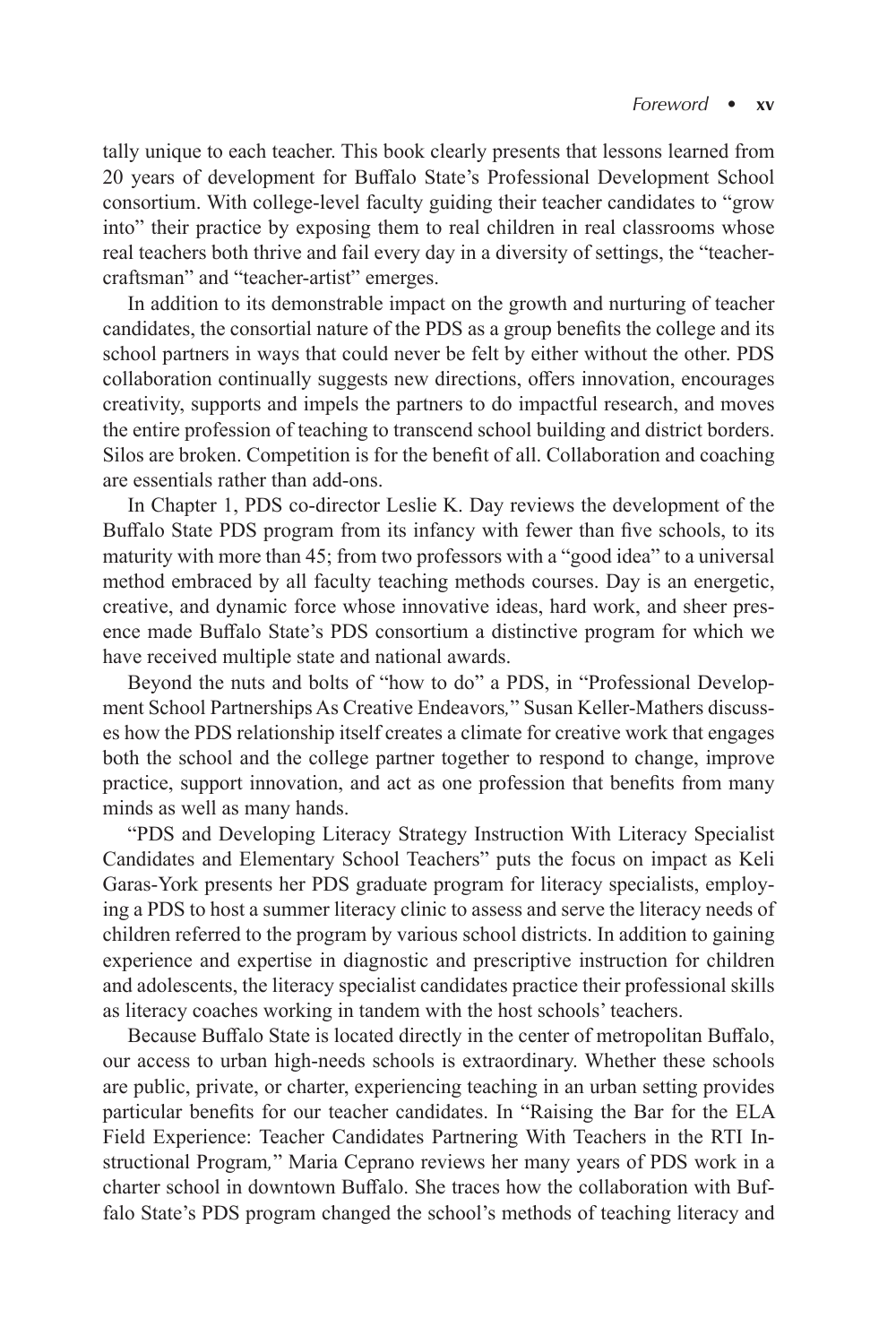#### **xvi** • WENDY A. PATERSON

advanced their professional development in Response to Intervention frameworks for English language arts. Teacher candidates paired with practicing teachers provide important individual attention to students with special needs and become essential members of the instructional team needed to accomplish differentiated instruction, data-driven decision-making, and guided reading in small groups.

Broadening her teacher candidates' PDS experience in engaging with families to deepen literacy learning, Christine Tredo took her PDS candidates beyond the scheduled school day by working with her urban school to develop a districtwide literacy fair. For their innovative and well-managed event, Tredo and her candidates were honored with the district's prestigious Golden Apple Award for their outstanding contribution to the district. The literacy fair is now an annual event.

While the first PDS partnership began as a collaboration between one faculty member in the Department of Elementary Education and Reading and one faculty member in the Department of Exceptional Education, the growth of the PDS program has been largely enjoyed in the portion of early childhood, childhood, and exceptional education programs that focus on the pedagogy of regular classrooms. In "Preparing Special Education Teacher Candidates: Meeting Challenges Within a PDS Framework," the Exceptional Education faculty member Angela Patti addresses the problem of having fewer special educators in a single school and thus significantly fewer opportunities to place candidates majoring in special education in a single school setting. Patti describes how she utilized both the general instructional setting and consultant teachers in her PDS schools to demonstrate the mechanisms of inclusive practice and to illustrate the benefits to all children from differentiated practice. She adds how important her collaboration with the district teachers and administrators was in helping to devise a program that advanced the preparation of special educators and better served the needs of all children in the school district where her partnership was formed.

Not all PDS partnerships involve only methods courses or student teaching. Innovative afterschool and Saturday programs enrich the schooling experience for children and their families while helping teacher candidates learn their professional commitment to family, school, and community. In "The Book Club Recipe: Impacting Urban Literacy Through a PDS Partnership," Sherri Weber and school librarian Laura Thomson describe their Saturday morning book club. Its modest aim to "foster a love of reading" for children who attended the Saturday Book Club had a far-reaching impact. While serving the needs of children from families whose access to the tools of literacy could be constrained, candidate participants in the book club immediately dispelled any myths of "lowered expectations" for children who live with poverty.

Perhaps one of the most dramatic outcomes of a successful community partnership is described in "A *Local* PDS Turns Into a *Global* Book Hour" by Kim Truesdell, whose Introduction To Literacy Methods class introduced a service learning component. Each Saturday, teacher candidates would treat local children and families to read-alouds of multicultural children's books. Activities suggested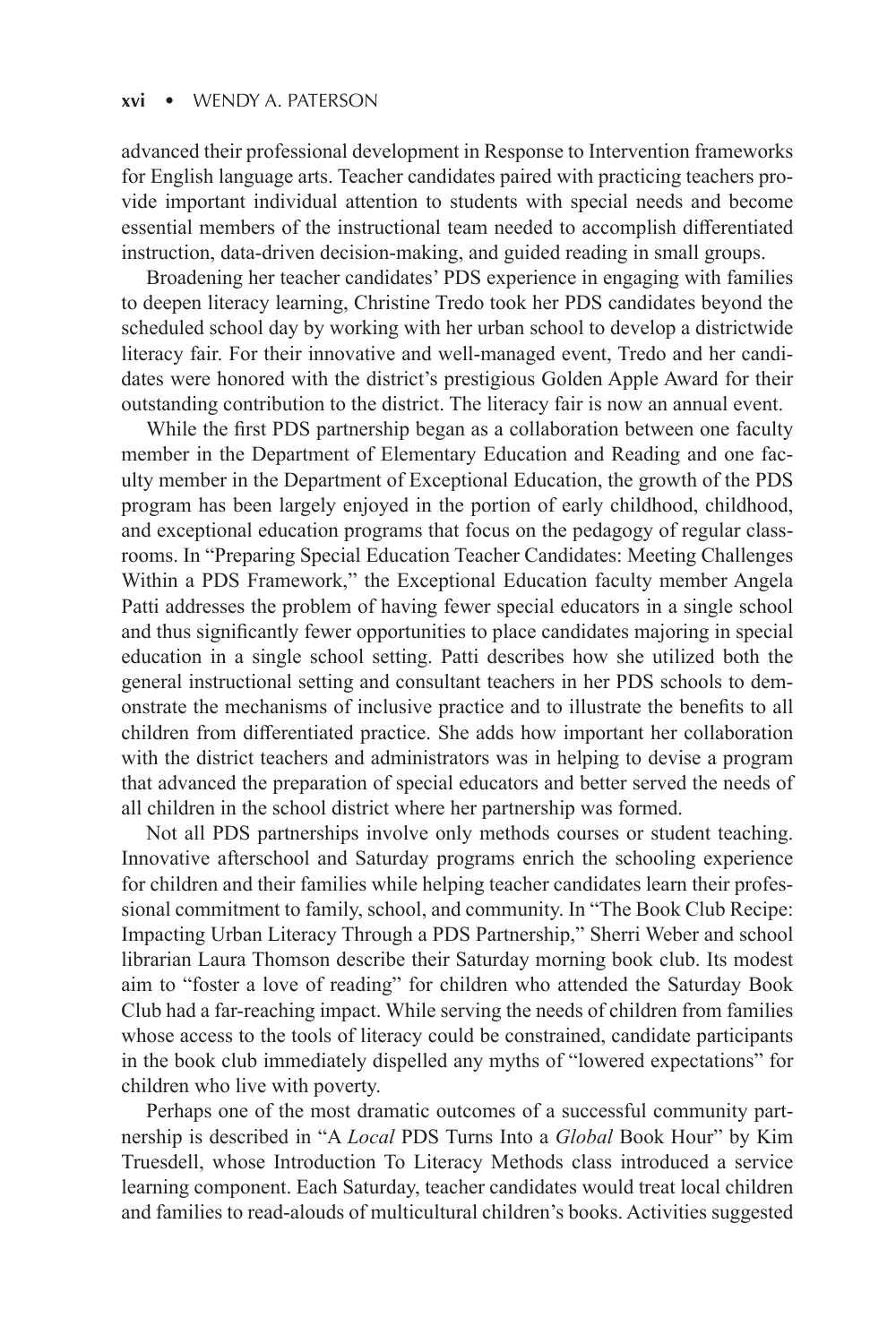by the books might include music, art, crafts, and dance, all of which took place at our local Wegmans grocery store or at a locally owned laundromat. Serving neighborhood children and their families who included a significant number of recent immigrants and refugees from across the war-ravaged globe, teacher candidates engaged children in the loveliest of all literacy events: enjoying a book. For neophyte teachers who were skeptical about giving up their Saturdays to read books to kids in a laundromat or grocery store, the Global Book Hour quickly became one of the most transformative experiences they would have in their teacher education journey. Beyond observation and reflection, beyond a half hour of tutoring, beyond studying "about" language arts, the Global Book Hour brought home the lesson that children everywhere love to be read to; love to interact with each other and caring adults; and always surprised our candidates who clearly saw firsthand how the theories and methods they were learning worked in authentic settings with linguistically and culturally diverse kids.

One of the common themes in the following chapters is *PDS Responds to the Challenge.* One such challenge that curriculum in teacher preparation might "overlook" is the chaos of the school cafeteria. In "Creativity in the Cafeteria: A Pilot Study," Laura Klenk reveals how she and one of the teachers in her PDS partner school took on the unruly behavior of the primary class lunchtime as an action-based research project. After reading research on the many problematic structures of school cafeterias that give rise to behavior problems and wasted food, the members of the PDS class brainstormed potential actions to address the reasons for such outrageous behavior. Through systematic behavior management and innovative modifications to both space and place, this action project in the PDS is currently in the pilot stage, working through trial and error to arrive at creative solutions.

As our PDS matured and our school partners measured consistent levels of impact from our presence, more faculty began to adapt our partnership collaboration to unique nonschool settings for children and families in need. Such a setting was Gerard Place, a transitional home for single parents and their children who are living in poverty. In **"**PDS in Exceptional Education Teacher Prep Programs: Everyone Wins," Kathy R. Doody narrates her compelling and inspiring story about developing a PDS partnership to serve the needs of the neediest in our area while giving teacher candidates a chance to be a positive influence in the lives of children and families who are victims of poverty, substance abuse, and domestic violence. In a setting where a high percentage of the children have special needs, our candidates in exceptional education and early childhood education worked with Doody to help young single mothers learn the skills of communication and care that would support their children's needs and strengthen their feelings of empowerment to change their own lives. Accepting the challenge to "create something out of nothing," candidates who worked at Gerard Place learned to be resourceful, respectful, and responsive, all dispositional advantages in teaching that one cannot acquire from studying "about" them.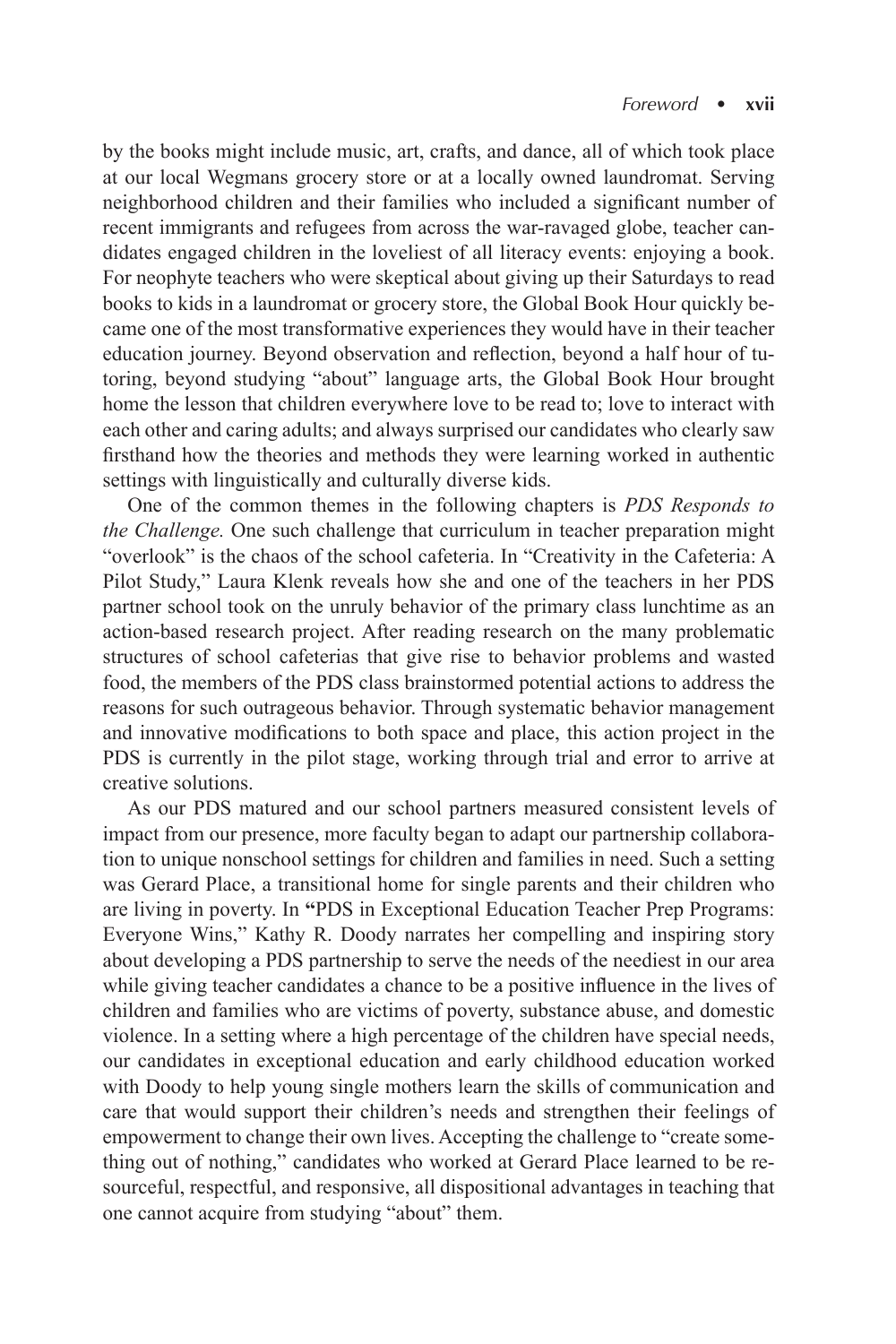#### **xviii** • WENDY A. PATERSON

If there is one innovation in teaching practice that has caught fire, it is technologically-mediated learning. Kim Truesdell reveals how she used online resources to "enter" schools from a distance. In her chapter, "Mediated Observations in a PDS School Using Distance Learning Technology," Truesdell brought her introductory teaching class "into" classrooms without leaving the campus. Using interactive videoconferencing, the on-campus class participated in mediated observations of an urban classroom without the unnecessary disruption of multiple classes, which had been the unintended effect of a 10-hour field assignment required in the Introduction to Teaching course. This practice had the added benefit of real-time discussions so that the teacher candidates could see the teaching practices they were studying enacted by skilled teachers in authentic classrooms; then with the guidance of their campus instructor, they deconstructed the observed session and reflected on what they saw.

An early innovator in the use of social media and technological resources in learning, Jevon D. Hunter, who held the Woods Beals Endowed Chair for Urban Education, takes readers on a fascinating journey in "Toward a Reimagined PDS (Cyber)Space for Literacy Learning and Teaching." Beginning provocatively, "Coffeehouses can be peculiar places," Hunter explains how learning spaces, like coffeehouses, can be reconceptualized to increase their "potential for productive and meaningful participation and engagement." He shares several PDS partnership projects that put high-tech tools into the hands of teachers and learners. In his first project, Hunter, his PDS partner teachers, and his graduate literacy specialist candidates used iPads to assess and develop instructional apps for English learners. Adapting the tools of the teaching trade to better utilize the tools most likely already in the hands of today's kids, they used *KidBlog*, a private, secure educational blogging platform that allows the graduate teachers to communicate continuously with their students, allowing them to address needs and design learning experiences through communication by social media. One of Hunter's greatest successes was his project using Twitter to shorten the space between the teacherreader and the student-reader in an urban high school English class, blurring the lines between teacher and learner by sharing the experience of reading with each other in nondidactic conversations that often took place after school.

In 20 years of the PDS experience, there have been some unexpected yet totally transformational developments that grew organically from the faculty who created unique partnerships. One of those developments was the blossoming of an international version of the PDS program: the IPDS. From her extensive travel experiences, background in social studies education, and total commitment to making the world a classroom for teacher candidates, Nancy Chicola writes of the growth and nurturing of the most extraordinary development in PDS since its inception in the early 1980s in "Low Cost/High Impact Path to Intercultural Competency Through International Professional Development Schools." Capitalizing on the diversity of our faculty (who represent cultures from four continents outside North America), the Department of Elementary Education and Reading launched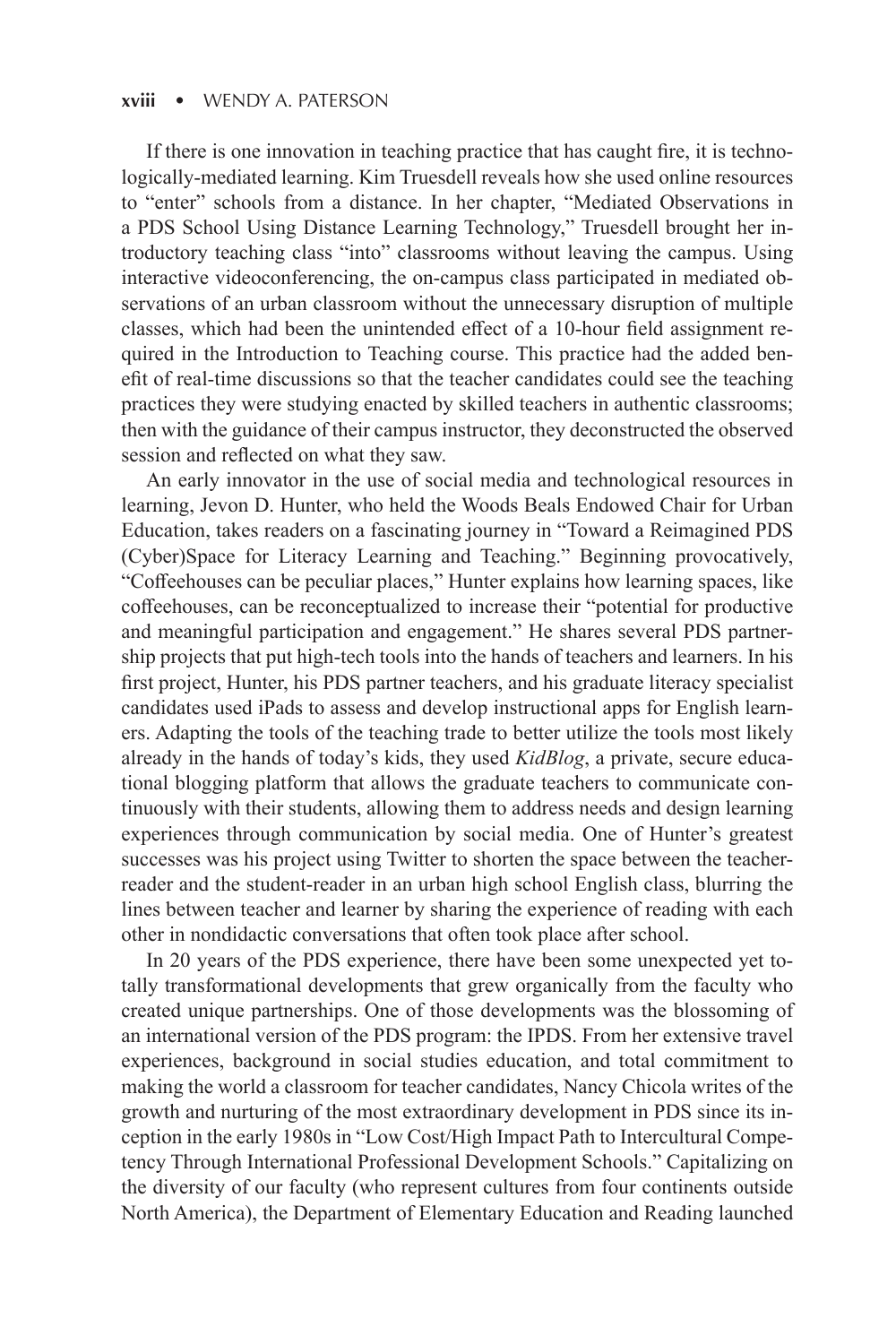a systematic program to bring the PDS experience to schools in Chile, Zambia, Beijing, Italy, Germany, and the Dominican Republic. By the same token, having a short-term but intense experience in a non-U.S. classroom, learning a new language, and adjusting to new cultures opened doors for our teacher candidates that they didn't even realize needed to be opened. Chicola traces the many arrangements and details of management that smoothed the way for these journeys.

Following Chicola's detailing of the process of developing our international PDS, Hibajene Mondo Shandomo delves more deeply into the etymology of her Zambian IPDS experience. Herself a native Zambian, in "Low Cost/High Impact Path to Intercultural Competency: The Example of IPDS Zambia," Shandomo tells her deeply personal story about taking her PDS candidates back to her former school, Libala Basic in Lusaka, Zambia. Starting as a pen-pal project between Libala and a PDS Buffalo Public School, the project made teacher candidates curious about the African school. When one of her candidates asked, "Dr. Shandomo, why don't you *take* us to Zambia," she took the suggestion seriously. Reflecting on four trips from 2012 to 2016, Shandomo catalogs her own learning and reflects on the unique ways that experiencing a school in another country, another culture, a world away from their own neighborhood schools, had expanded her teacher candidates' intercultural sensitivity along with their teaching skills.

During the same year that Shandomo began her IPDS in Zambia, Pixita del Prado Hill turned her 2011 Fulbright project in Santiago, Chile, into a sustained relationship with Universidad Mayor in that same city. Four years after the first IPDS in Chile, Angela Patti and Pixita del Prado Hill recall their experiences co-teaching in the IPDS school Escuela 25. In "Low Cost/High Impact Path to Intercultural Competency: The Example of IPDS Chile," Patti and del Prado Hill discuss how the complexities of learning a new language (Spanish) complicated but enriched the experience of their teacher candidates, who were primarily from English-only backgrounds. They transplanted the Global Book Hour to their school setting in Santiago and helped their candidates experience teaching in a bilingual school where the dominant language was Spanish. Likewise, an exchange was established with Universidad Mayor so that teacher candidates from that college might travel to Buffalo to learn about our schools and exchange ideas with the teacher candidates who would then in turn travel to Chile. Intercultural awareness all around!

One of the many lasting effects of the IPDS experience in Chile was that teacher candidates extended their interest in learning Spanish, and began to understand what a former professor of mine often said about Anglo-centric schooling in the United States, "Monolingualism can be cured!" Del Prado Hill describes "Club HoLA: When Teacher Candidates Become Language Learners Through PDS," a new club utilizing Spanish children's literature to develop Spanish fluency for teacher candidates, whose exposure to bilingual teaching whetted their appetites for more. With the guidance of a native Spanish speaker, participants read high quality bilingual (Spanish-English) children's literature about Latin America,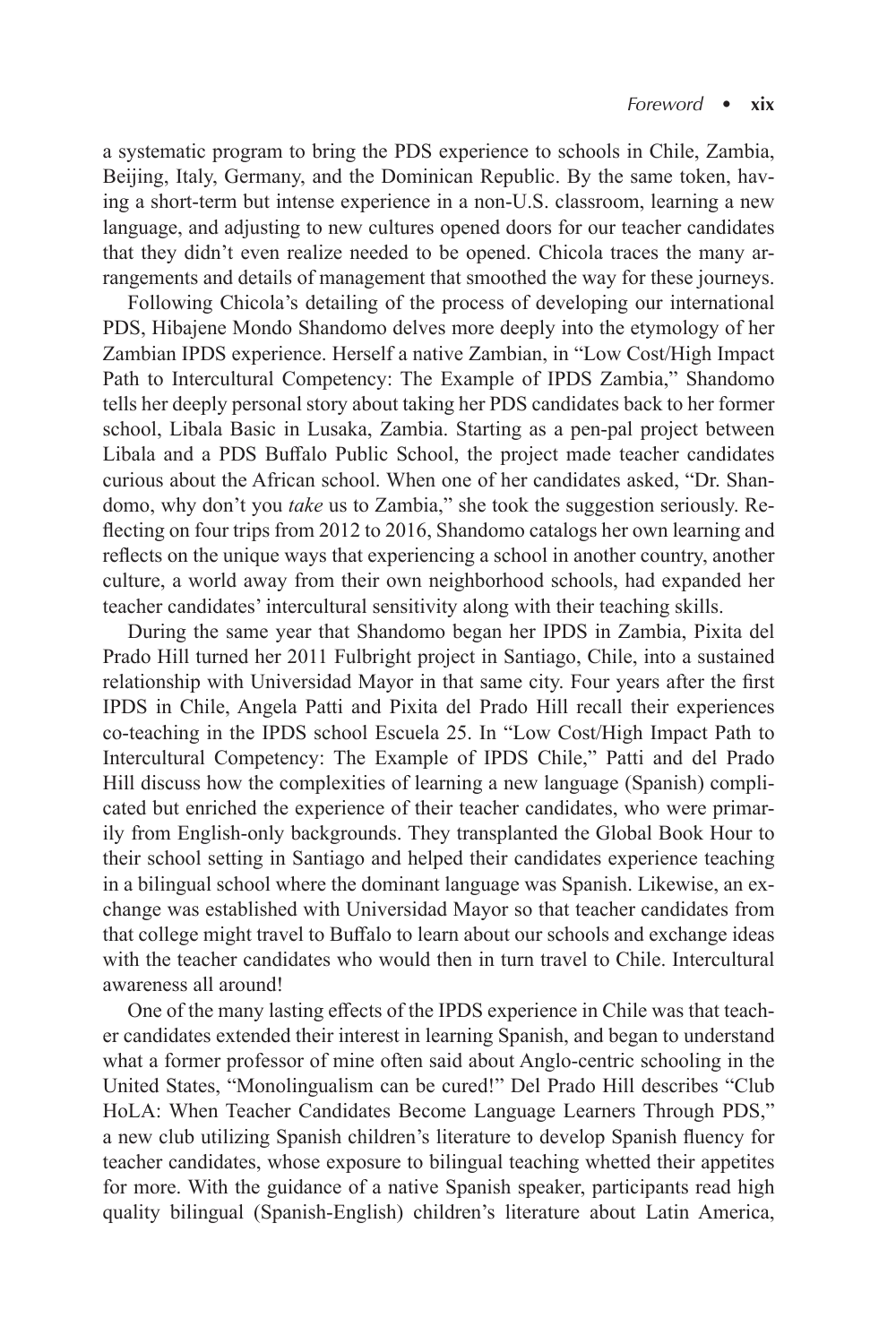#### **xx** • WENDY A. PATERSON

learning in an immersion model while enjoying the experience of reading about children from Latino cultures and reflecting on their feelings as they learned a new language.

Leslie Day, one of the greatest creative forces in the growth and development of Buffalo State's PDS, reflects on "Teacher Candidates' Roles in Professional Development Schools." In this chapter, Day details the way that the PDS experience benefits teacher candidates, the schools in which they participate, the community where our many schools are housed, and the college itself. Through candidates' participation in action-based research, their collaborative teaching with school professionals and each other, and the unique benefits of participating in multiple school and community settings, the PDS experience adds immeasurable qualities to the teacher candidate's trajectory of highly personalized, reflective, and participatory growth in their teaching practice that cannot be replicated in a university classroom.

One of the greatest benefits of the PDS at Buffalo State is the development of long-lasting relationships with teachers and principals in our partner schools. Such relationships have broadened our understanding of the multiple roles of educational professionals and given us the opportunity to tap into expertise that may not be represented on the college faculty. One such relationship developed with a former PDS principal, community college partner, and now adjunct faculty member, Thomas McCully. His chapter, "PDS and The Leader in Me," shows how a compelling idea such as FranklinCovey's Leader in Me framework for whole-school improvement became a movement that caught fire in our community. Hearing from a highly effective leader who has had direct experience with the transformative power of Leader in Me on school leaders, teachers, parents, and even the youngest kindergarten children is a compelling argument for a program that can be replicated by anyone with a passion for helping each and every child believe in his or her own abilities, potential, and self-responsibility.

In their collaborative chapter "PDS and Faculty Collaboration Helped Two Professors Go From Assistant to Associate," Kim Truesdell and Ellen Friedland reveal how their partnership and their PDS experiences helped them as assistant professors to participate in applied scholarship and high levels of service that supported their ascendancy in rank to associate professorship. Their PDS-based research on a Buddy Reading Program gave them both the impetus to investigate and document its benefits. By pairing older and younger readers, both Truesdell and Friedland engaged student participants in developing fluency and self-efficacy. The synergy of working together on this applied research brought both faculty members a joy of discovery that surprised them both. It is no surprise that they were both successful in their respective bids for tenure and promotion.

"Flipping the PDS" presents how author Dianne McCarthy returned to the elementary classroom long after her professional journey had taken her to the college classroom. Because of her close relationship with teachers and administrators at her PDS, they allowed her to "return" to an elementary teaching experience to co-